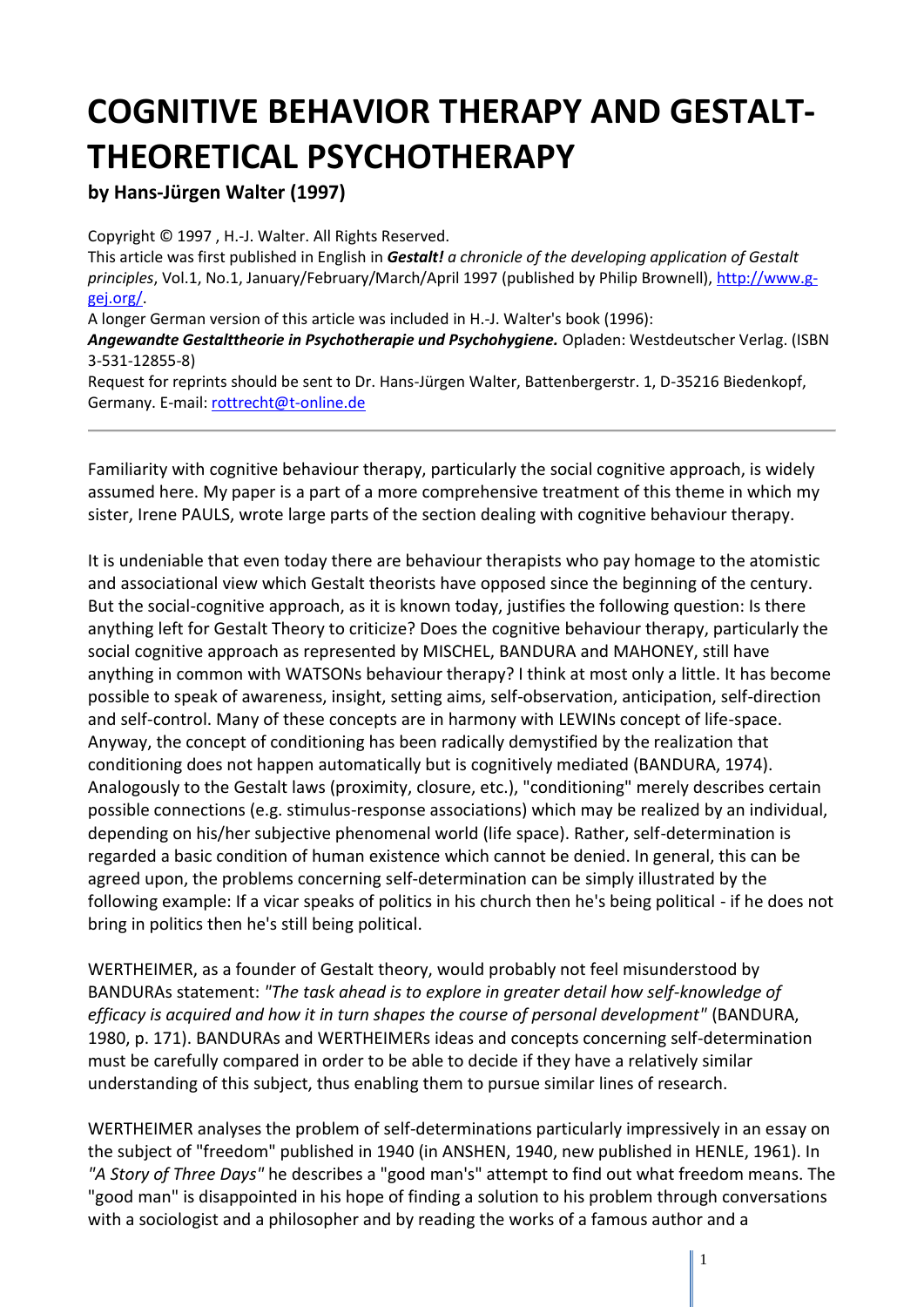psychoanalyst. Each time he ends up feeling that he has, in fact, learnt nothing about freedom in spite of the famous people's clever ideas. And then - alone with himself again - he bursts out. *"First let me realize,"* he said passionately, *"what I have seen with my own eyes. Have I not seen in my experience strong and indeed very characteristic cases of men, of children, who were free, who were unfree? What were the essentials? My experiences, of course, are no sufficient basis for statistical generalizations; nor do I wish to make any now. What I want is to grasp, to realize, what I have seen."* He recalled a number of cases. Then he said, *"Sometimes one sees a man, and by the way he goes through life, by his attitudes, by his behaviour in dealing with life situations one feels: this is a free man, he lives in an atmosphere of freedom. And so in observing children. On the other hand, one sees men or children, and feels strongly that in their behaviour there is no freedom there is no air of freedom in their world."*

*"It is,"* he thought, *"not easy to put into words what one faces so vividly in these extreme cases. Let me think - what were these cases concretely? The free man,"* he recalled, *"- frank, open-minded, sincerely going ahead, facing the situation freely, looking for the right thing to do and so finding where to go. The opposite - he first thought of children he had often seen - inhibited, pushed, or driven, acting by command or intimidation, one-track minded..."*

The man concludes that everything that had been written and said to him concerning freedom by these clever people was a product of piecemeal thinking which sees it

*"... in terms of a choice, of a wish, of an `instinctual impulsion , etc. One's whole attitude towards the world, towards the other fellow, towards one's group, towards one' s own momentary wishes was involved." ... "He recalled discussions. What differences! In the way a man faces a counterargument, faces new facts! There are men who face them freely, open-mindedly, frankly, dealing honestly with them, taking them duly into account. 0thers are noat able to do so at all: they somehow remain blind, rigid; they stick to their axioms, unable to face the arguments, the facts; or, if they do, it is to avoid or to get rid of them by some means - they are incapable of looking then squarely in the face. They cannot deal with them as free men; they are narrowed and enslaved by their position"* (in HENLE, pp. 59-61).

In his work *"Some Problems in the Theory of Ethics"* (1935, new published in HENLE, 1961) WERTHEIMER points out that logical operations can be illogical in the context of a situation, simply because they do not fulfil the demands of the situation. In the previously described example, it could be a case of a fascinating firework display of logical and knowledgeable trains of thought which, as a whole, completely miss the point. The man sums it up thus:

*"Freedom is (1) a condition in the social field, and a terribly important one. In viewing such, a condition we should not view it as a thing in itself and so define it, but we should view it in its role, in its function, in its interactions, in its consequences for men and for society. Freedom is logically (2) not just a condition; what matters is how men are and how they develop, how society is and how it develops. Freedom is a Gestalt quality of attitude, of behaviour, of a man's thinking, of his actions. (Think of the difference between the free and the unfree, the description of which was of course only a first approach to viewing the essentials.) Now logically freedom as condition (1) and freedom as Gestalt quality (2) must be viewed not as two pieces, but in their intimate interrelation. Freedom as condition is only one factor, but a very important one with regard to freedom as character quality"* (in HENLE, p. 64).

It does not seem to be a coincidence that none of the words WERTHEIMER uses to describe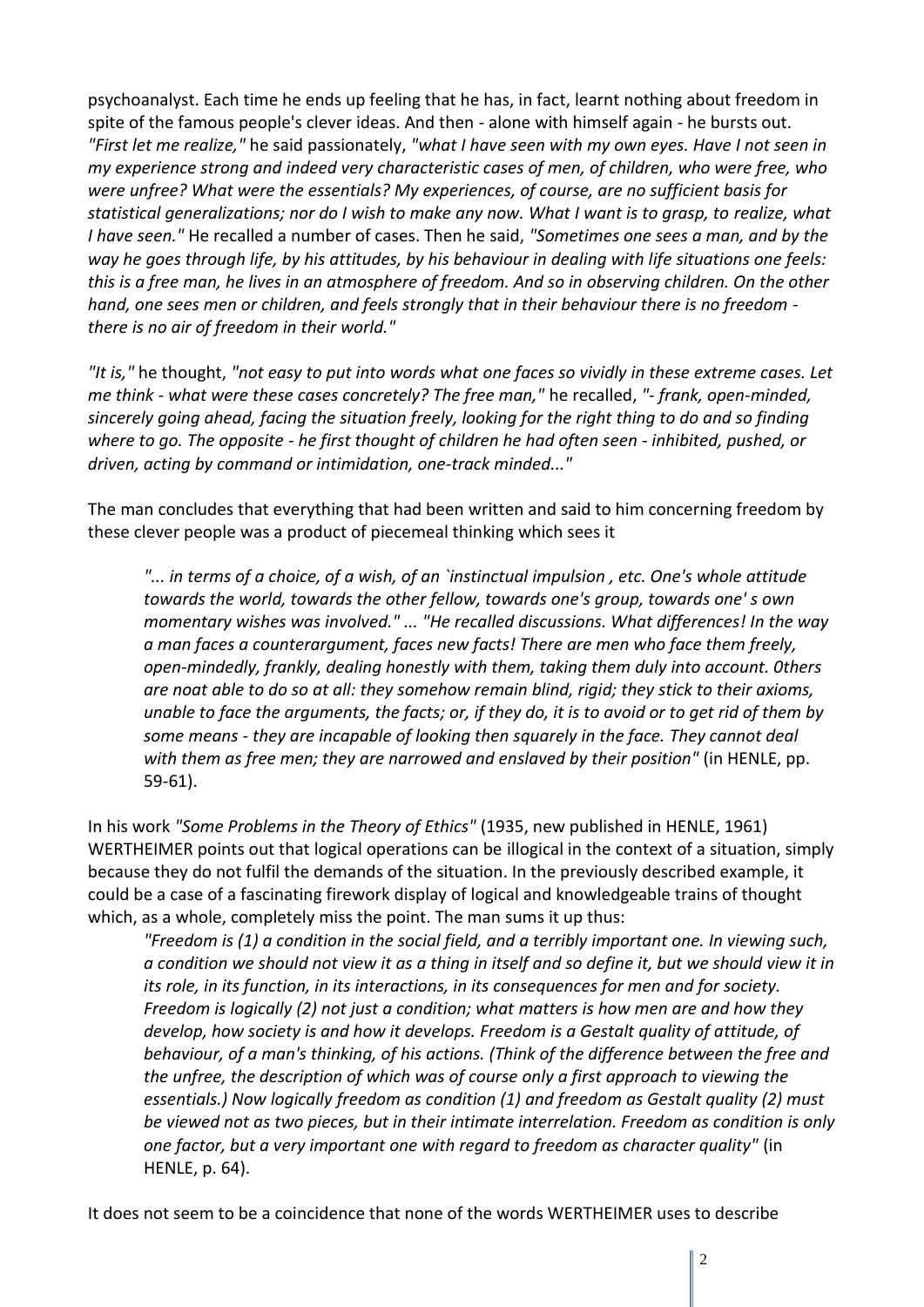freedom begin with "self". He would probably see the distinction between external determination and self-determination as an expression of a piecemeal view. He would, on the other hand, agree with the view that the free man is able to determine himself, because the feeling of freedom allows him to confront situations without reservations. I would really like to give up the concept of self-determination in Gestalt-theoretical psychotherapy and, together with METZGER (1962), and also based on WERTHEIMERs point of view, see the main concern of Gestalt-theoretical pedagogy and also of Gestalt-theoretical psychotherapy in the promotion of "creative freedom". We can only find out what promotes it, we can promote it, but we cannot find out how to create it - this character quality of "creative freedom" out of which the appropriate self-determination grows. To what extent could a person who is unfree in the sense of character quality benefit from his awareness of, his insight into and his anticipation of contingencies? Of what use is his logic? lt would be the logic of an unfree person, the activity of an unfree person. WERTHEIMER speaks of the atmosphere of freedom emitted by a free person which can be felt, the air of freedom which the unfree person lacks. Only the encounter with an air or an atmosphere of freedom can liberate him. To be brought into a social field where the air of freedom can be breathed in - as the "good man" in WERTHEIMERs story has already experienced - can seem to someone as though he had suddenly recovered after a long illness. The language of WERTHEIMERs "A Story of Three Days" is full of feeling, contains many images and is therefore very different from most texts of cognitive behaviour therapy; it seems to me that this is already an indication of a difference between the Gestalt-theoretical approach to self-determination and that of cognitive behaviour therapy. Let us assure ourselves again. In cognitive behaviour therapy we are concerned with knowledge of, awareness of and information about behaviour contingencies. Logical operations constitute selfdetermination. Clarification is what counts. What has been logically clarified is the basis of further clarification by means of logical operations. I think the tradition of an atomistic "summative" approach can be felt here. lt is, of course, pointed out that emotions also determine thinking, but it seems to me that the step of seeing a person's thinking, feeling, actions, perceptions, attitudes and logical operations as an indivisible unity, as a holistic phenomenon, as a Gestalt quality has not quite been taken. Where lies the logic when, on the one hand, cognition is seen as being influenced by emotions and, on the other hand such "emotional cognitions" are reduced to logical operations as a kind of intellectual strategy? If, (as WERTHEIMER let his "good man" express pointedly), empirical inquiry into the conditions for the development of freedom is only useful when conducted by a free man, then the rationalistic reduction of self-determination to a logical handling of knowledge of contingencies is unsuitable for this task, because this one-sidedness avoids the confrontation with the Gestalt character of the person as a whole. Furthermore, if in cognitive behaviour therapy the conscious mind, defined as knowledge of interconnections which can be verbally recalled, is the foundation of self-determination, then such a rationalistic view ignores the unconscious in consciousness. In this concept of self-determination man is reduced to a "logical doer". For Gestalt theory, however, the unconscious in consciousness is no less a source of self-determination than the conscious mind, the inaccessible no less than the accessible, the ground no less than the distinguishable figure, the functionally bound (which evades attention because only a particular problem or particular aim is centered on) no less than that which is seen, the visual constant (which I would not think of questioning) no less than the visual variable in whose transformation I anticipate success (RAUSCH, 1949; HOETH, 1979), and finally, to sum up, the properties of individual parts (perhaps also conditions for a person's freedom), their relationship to each other, their role in the whole no less than the Gestalt quality of the whole (perhaps also the free personality). All pieces of information which cannot be reproduced verbally are not "inevitably lost" as maintained by the client-centered therapist WEXLER in his "Cognitive Theory of Experiencing, Self-actualisation and Therapeutic Process" (1974).

But can Gestalt theory offer a way to make the inaccessible accessible? Surely it is only meaningful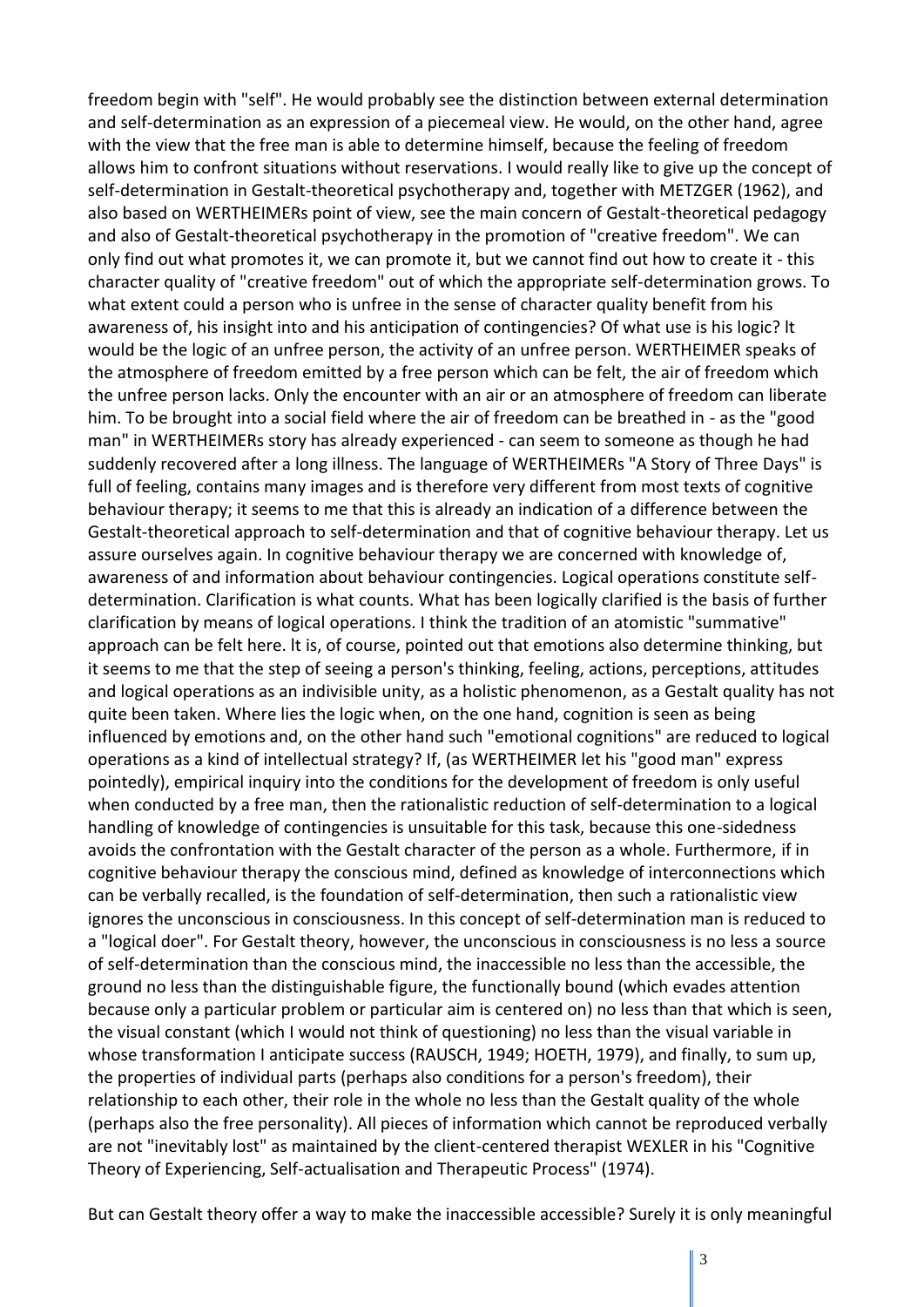then to insist on its existence? A holistic view, one could say, is fine, but is it not just vague rubbish if this leads to the claim that the inaccessible is the source of free behaviour, the source of selfdetermination? I would like to answer this. The impatience expressed by a "doer mentality" such as WATSONs shows its persistency perhaps not only in the fact that Gestalt theorists are asked the wrong questions but also that Gestalt theorists may give the wrong answers. That which is inaccessible cannot be made accessible, it can however become accessible. The "good man" in WERTHEIMERs story named crucial conditions which enable this to take place: a free, open and unprejudiced acceptance of that which is. WERTHEIMER speaks of the "demands of the situation" and maintains that intelligence is the capacity to let oneself be led by the situation (1945, in German 1964). For WERTHEIMER truly creative achievements are unthinkable without this process of accepting and letting oneself be led by one's situation. This characterizes the scientific research method of Gestalt Theory no less than it does Gestalt-theoretical Psychotherapy. METZGER (1975) describes the method of inquiry used in Gestalt theory as "movement from top to bottom". In order for logical operations to take place within a meaningful framework, the researcher is not afraid to ascribe scientific worth to his first intuitions as he approaches the object of his inquiry. To go into these intuitions - however unclear their appearances in the object of inquiry - increases the chance that the matter at hand, the situation itself takes charge rather than preconceived assumptions. In research as in therapy, logical operations are only used with a specific purpose when the Gestalt relationship between researcher and the aim of his research, between therapist and client, between client and his aim has been clarified adequately. There is no guarantee that this is practised. What can be done is to set up adequate conditions (such as "the path from top to bottom") which increase the chances that old rigidities are not strengthened by illogical logic. In therapy, for example, we are concerned with allowing confusion and the lack of clarity. It is not a matter of supporting confusion and the lack of clarity as aims, but merely of allowing them. Acceptance of that which is, allowing the confusion which is present, is necessary in order to develop a clarity which is not entirely primitive ("primitiv-prägnant"). Creative freedom (cp. Metzger, 1962), creative self-determination takes shape in letting go of that which has been done long ago, that which is known or claimed to exist. Perls is, at least in this point, a real Gestalt theorist, to him awareness means directing his attention fully to the present experience, listening inside himself, remaining in the flow of consciousness, not investing activity in logical inquiries too early, but simply being there, following whatever happens, whatever pushes itself into the foreground; in this way, perhaps for the first time in ages becoming aware of elemental needs for peace, security, affection and pleasure, for making an effort and achieving something. Acceptance of the present situation (of which Lewin says that it is the only place where change can take place) is something, I am convinced, hardly anyone masters. lt is much more usual to juggle hypotheses, assumptions and suspicions about the past and future, to worship second-hand ideas, and thus to neglect our connection with the present most crassly. Experiences in Gestalt-theoretical Psychotherapy (which can include the use of Gestalt therapy exercises and procedures as well as those from psychodrama, client centered therapy and even behaviour therapy), has, in my opinion, demonstrated adequately that by creating adequate conditions which encourage a person to be concerned with himself, his current situation and encounters and confrontations with the other group members success is rendered possible such as Wertheimer understands it, and describes it in an example from "Some Problems in the Theory of Ethics":

"Further, there are experiences like the following. One knows a man who is an outstanding example of a certain caste, whose entire behaviour expresses very definitely the evaluations of his caste. And in a serious moment the outer shell falls away, and from behind this exterior there now comes out a simple, good, somewhat immature man, for whom the seemingly serious attitudes which he had exhibited are in fact like strange, superficial clothing. There seem to be layers in men, and it is a question of fact what the inner layers of men really are. Concerning our problem there are opposing theses. I would